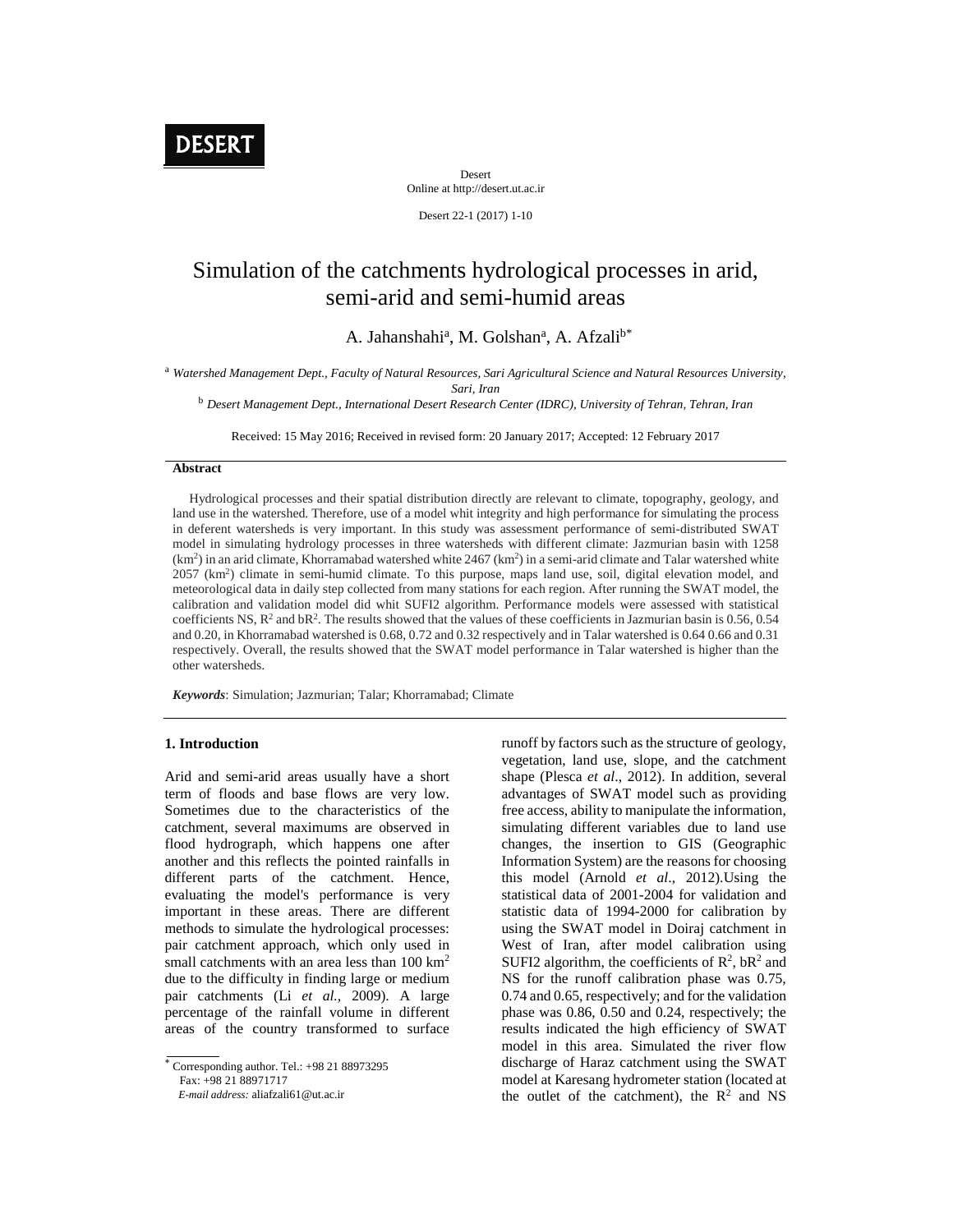coefficients were 0.72 and 0.70, respectively, which indicated the acceptability of the simulated river flow discharge of Haraz catchment at this station. Simulated the runoff amount in the semi-arid catchment of Neishabor using the SWAT model and SUFI2 algorithm, the results showed that the model with  $P$ -factor  $=$  $0.67$  and d-factor = 1.41 did not have a high uncertainty. Simulated the runoff in Kordan catchment in Qazvin using the SWAT model. To this end, the model was calibrated for 2002 to 2006 and validated for 2007 to 2008. The results showed that the model of SWAT 2009 was good at estimating runoff in this catchment (Bastani- Allahabadi *et al*., 2012). Therefore, the simulation of runoff in an area is influenced by several factors. The conceptual models are often preferred to other hydrologic models including models that based on physics. In addition to providing acceptable responses, conceptual models need less computational efforts and input data than physical models (Koch *et al*., 2013). Depending on the purpose of the model implementation, these models have several parameters, which represent the catchment's characteristics. Estimating runoff generated in a catchment as well as predicting numerous hydrological processes associated with certain complexity in some areas, is one the key issues in hydrological studies, which the required basis information for most of the water resources projects, watershed projects as well as many related projects is established by obtaining these data (Razavi and Coulibaly, 2013). Thus, estimating runoff and necessary predictions for hydrological issues as well as a proper management of natural resources are very important. In addition to the lack of rainfall, Iran has a variable rainfall regime due to its latitude and proximity to the subtropical high pressure (Hrachowitz *et al*., 2013). The statistical method is the simple approach, which statistical analysis is performed by using weather stations in the area, however, this method does not consider physical processes within the area (Wei *et al.*, 2013). Therefore, hydrological models hydrological models considered as the most appropriate methods because they consider the relationship between climate, land use and hydrological components (Khoi and Suetsugi, 2014). Soil and Water Assessment Tool (SWAT) has been global as an

an effective tool in the hydrological study of catchments (Thampi *et al*., 2010; Ficklin *et al*., 2014). The efficiency of SWAT hydrological model has not been evaluated in arid and semi arid areas in Iran and due to the increasing use of this model and importance of generated runoff in arid and semi-arid areas, the simulation of runoff is essential for a proper planning and management in these areas. According to this study could provide a better understanding of the impact of catchment on the water balance characteristics of the area and its influence on the performance of the model in simulating flow discharge of these areas.

## **2. Materials and Methods**

#### *2.1. Case study*

This research in order to assessment SWAT model performance in the simulation of hydrological cycle three case study selected. The Jazmurian basin with 1258 square kilometers area with 55° 37' to 57° 19' east longitude and 28° 52' to 29° 43' north latitude range in the southern part of the country is located in the Kerman province. This area the minimum elevation is 1912 and the maximum elevation is 3780 (m). This area with 160 (mm) average precipitation and 20 (ºC) temperature is located in the arid climate. The Khorramabad watershed with 2467  $(km<sup>2</sup>)$  area and 339 (km) perimeters is a subwatershed of Karkheh watershed that located in the center of Lorestan province. This watershed has 48° 21' to 49° 8' east longitude and 33° 13' to 33° 44' north latitude geography range that located in the southern part of the country in the Kerman province. In this area minimum elevation is 1102 (m) and the maximum elevation is 2545 (m) and with 405 average precipitation and 15 (ºC) temperature have a semi-arid climate. The Talar watershed with  $2057$  (km<sup>2</sup>) area and 369 (Km) perimeter is a sub-watershed of Haraz and Gharasou watersheds that are in Mazandaran province. This watershed located in 52° 35' to  $53^{\circ}$  25' east longitude and 35 $^{\circ}$  45' to 36 $^{\circ}$  20' north latitude geography range. In this area minimum elevation is 61 (m) and the maximum elevation is 3890 (m) and with 610 (mm) average precipitation and 11 (ºC) temperature have semi humid climate (Figure 1).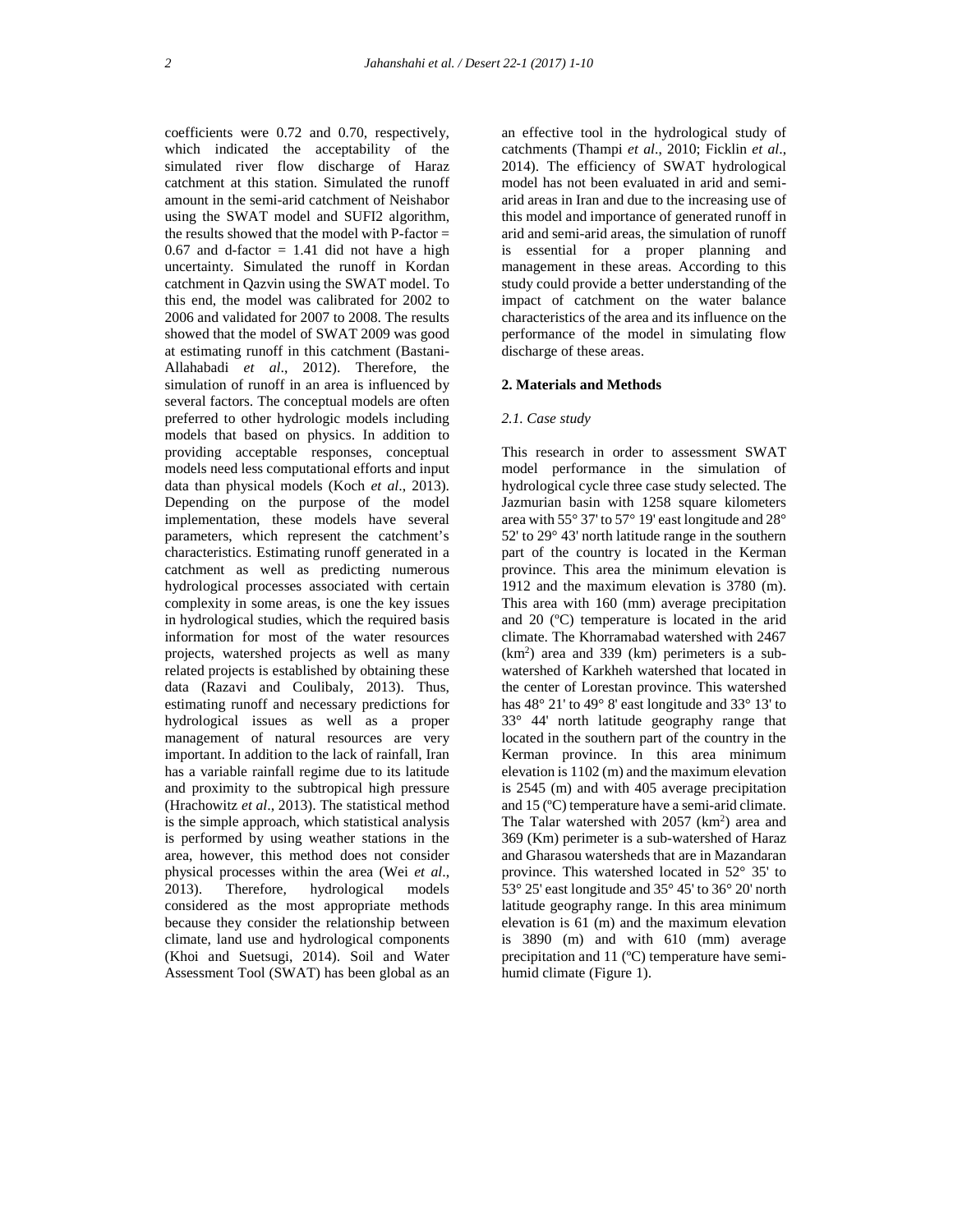

Fig. 1. Location of the Talar, Khorramabad and Jazmurian catchments

## *2.2. SWAT Model description*

SWAT (Soil & Water Assessment Tool) is a river basin scale model developed to quantify the impact of land management practices in large, complex watersheds. SWAT is a public domain software enabled model actively supported by the USDA Agricultural Research Service at the Backland in Temple, Texas, USA. It is a hydrology model with the following components: weather, surface runoff, return flow, percolation, evapotranspiration, transmission losses, pond and reservoir storage, crop growth and irrigation, groundwater flow, reach routing, nutrient and pesticide loading, and water transfer. SWAT could considered a watershed hydrological transport model. This model used worldwide and is continuously under development. As of July 2012, more than 1000 peer-reviewed articles published that document its various applications. SWAT Model has Extension programs to Arc Map as Arc SWAT 2012 (Neitsch *et al*., 2012). This model is set of different Mathematical equations and empirical formulas that designed for Simulation of different parameters as a daily, monthly, and annual step. SWAT model simulation the hydrological cycle based on water balance equation (Winchell *et al*., 2012).

$$
SW_{t} = SW_{0} + \sum_{i=1}^{t} (R_{day} - Q_{surf} - E_{a} - W_{sep} - Q_{gw})_{i} (1)
$$

Where  $SW_t$  is the final amount of soil water, *SW<sup>0</sup>* is the initial amount of soil water, *Rday* is the rain fall in day, *Qsurf* is the surface runoff amount in day i, *E<sup>a</sup>* is the evapotranspiration amount in day i, *Wseep* is the water infiltration amount in upper soil layer in day i,  $Q_{gw}$  is the return flow on day i unit measurement of mentioned parameters based mm. In SWAT model for simulation surface runoff, exist to method A) Soil Conservation Service (SCS) Curve Number (CN) method and B) Green- Ampt infiltration (Neitsch *et al*., 2011). In this research based on SCS method, surface amount was calculated: Martin Catchment<br>
Martin Catchment<br>
Martin Catchment<br>
Martin Catchment<br>
Surface state the state of the state of the state of the<br>
SW,  $=SW_0 + \sum_{i=1}^{i} (R_{\text{disp}} - Q_{\text{my}} - E_a - W_{\text{asup}} - Q_{\text{gw}})$ , (1)<br>
Where SW, is the final amo

$$
Q_{\text{surf}} = \frac{(R_{\text{day}} - 0.2 \text{ S})^2}{(R_{\text{day}} - 0.8 \text{ S})}
$$
 (2)

In the equation *Qsurf* is surface runoff amount, *Rday* is Rainfall amount in day i, S is the soil surface maintain. Unit measurement in upper parameters is mm. For calculation evapotranspiration in SWAT three method are available, that is, Penman–Monteith, Priestley– Taylor, and Hargreaves methods (Neitsch *et al*., 2005a). In this research was use Hargreaves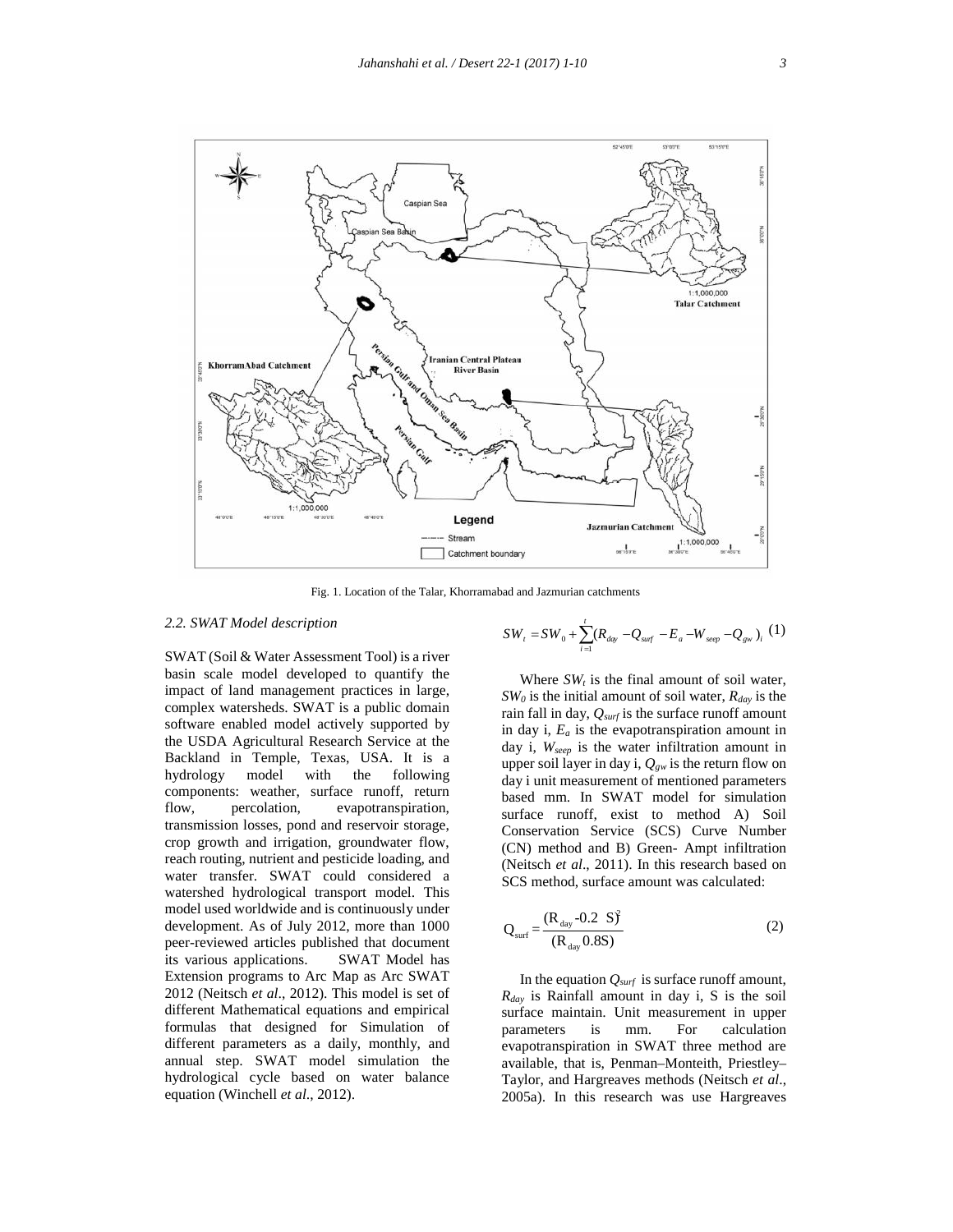method. That general form is based on eqs.3 and 4.

$$
ET_o = 0.0135K_r R_a T D^{0.5} (T + 17.8)
$$
 (3)

$$
K_{t} = 0.00185(TD)^{2} - 0.0043TD + 0.4023
$$
 (4)

In this relationships, ETo evapotranspiration (mm), TD average differences between maximum temperature and minimum temperature in T and I day is the average temperature in I day (ºC) 0.0043TD+0.4023<br>hips, ETo evapotranspir-<br>hips, ETo evapotranspir-<br>rage differences betverature and minii<br>and I day is the ave<br>y (°C)<br>for simulation undersure<br>reserve kinetic model.<br>subsurface flows in<br>n and flows down the

SWAT model for simulation undersurface flow using from reserve kinetic model. This model simulation subsurface flows in two dimensional section and flows down the slope that calculation from below equation.

$$
Q_{lat} = 0.024 \left( \frac{25 \text{ SW}_{y_{\text{excess}}} K_{\text{sat}} \text{ slp}}{\lambda_d L_{\text{hill}}} \right) \tag{5}
$$

Where *Qlat* subsurface flow discharge (mm in day), *SWly,excess* amount of Drainage water content in the regarded layer (mm), *Ksat* Saturated hydraulic conductivity (mm per hour), slp is the slope (elevation in distance unit),  $\mathcal{O}_d$  is the possible drainage soil porosity (mm in mm) and  $L_{hill}$  is the slope length  $(m/m)$ .

#### *2.3. Climate process in SWAT model*

The climate of a catchment related to moisture and energy inputs that control the water balance and determine the relative importance of different components of the hydrological cycle. A- Snow: SWAT divides the precipitation as rain

*Lahanshahi et al. / Desert 22-1 (2017)* 1-10<br>
2.4 A. That general form is based on eqs.3 and<br>
2.5 A.p. 2017)<br>
2.1 (2017) 1-10<br>
2.4 method. That general form is based on eqs.3 and<br>
2.5 method. That general form is based o or snow on the daily average temperature. Snow melting is determined based on the air temperature and snow mass. B- Elevation bands:  $(T+17.8)$  (3) the sub-catchments can divide into elevation bands by the model that precipitation and snowmelt simulated separately for each band. C- Soil temperature: it is effective on the water movement and rotating speed of debris in the soil and it is determined by the snow cover, vegetation, and litter, temperature of the bare soil surface, soil surface temperature of the previous day and mean annual temperature. *Iahanshahi et al. / Desert 22-1 (2017) 1-10*<br>
method. That general form is based on eqs.3 and<br>
4.<br>
mething is determined based on the air<br>
temperature and snow mass. B-Elevation bands:<br>  $E T_o = 0.0135 K_r R_s T D^{0.5} (T + 17.8)$ <br>

## *2.4. Data collection and simulation*

*I dhenshahi* et al. / *Desert* 22-1 (2017) 1-10<br>
method. That general form is based on eqs.3 and<br>
and consider a filting is determined based on energy<br>
4.<br>
4. ET<sub>u</sub> = 0.0135K, R,TD<sup>os</sup> (T +17.8) (3) the molecular presi *I observation is* and the same of the station end that the station end that the station can be the stationary of the stationary and the stationary and the stationary and the stationary and the stationary and the stationa The used data in this study are including the spatial data, weather stations data, and hydrometers data. Weather data consist of Rainfall, minimum temperature, maximum temperature, wind speed and Ratio Humid that were collected based on the daily step of weather stations exist in the case study and were prepared with the SWAT2012 format to input the SWAT model. Discharge data were prepared from hygrometry stations in an output of tow watersheds. The three map consist of Digital Elevation Map (DEM) with 28-meter cell size, soil map (classified based on soil hydrology group, soil layer number, soil carbon and …) and Land use map input to SWAT model. For prevent from creating enormous of Hydrologic Response Unit, a threshold for each hydrological unit was selected 10 percent of the subbase area. These units should be similar from hydrological feature as far as possible (Neitsch *et al.*, 2011). The Collection of data that used as input model represented in Table 1.

Table 1. Input data to SWAT model

|             | rable 1. mput data to 5 w AT model                          |                                         |  |
|-------------|-------------------------------------------------------------|-----------------------------------------|--|
| Data        | Description                                                 | Source                                  |  |
|             | Talar Hydrometer station (output sub basin 1)               | Mazandaran Regional Water Company       |  |
| Flow River  | Khorramabad Hydrometer station (output sub basin 10)        | Lorestan Regional Water Company         |  |
| Meteorology | Baft Hydrometer station (output sub basin 5)                | Kerman Regional Water Company           |  |
|             | Talar: Stations Baladeh, Chamestan, Edareh Babol, Firozkoh, |                                         |  |
|             | Gatkola, Kadir and Karesang                                 | Mazandaran Regional Water Company and   |  |
|             | Khorramabad: Stations Cham Angi, Dehno, Kakareza,           | Meteorological Department in Mazandaran |  |
|             | Khorramabad, Srabsy and Sorkhab                             |                                         |  |
|             | Jajmoreian: Bydkrdvyyh, Jamil Abad, Baft, swch, Kigan       |                                         |  |
| <b>DEM</b>  | 28 Meters                                                   | <b>Geological Country</b>               |  |
|             | Khorramabad watershed with 11 kind                          |                                         |  |
| Land Use    | Talar watershed with 7 kind                                 | Department of Natural resource and      |  |
|             | Jazmurian basin with 7 kind                                 | watershed management                    |  |
| Soil Map    | 2010                                                        | Natural Resource Office                 |  |

*2.5. Sensitivity analysis, calibration, and validation of the SWAT model*

Calibration of distributed or semi-distributed model is a complex process (Pechlivanidis *et al*., 2010; Pokhrel and Gupta, 2011; Lerat *et al*.,

2012). A large number of parameters, overlapping of parameters, uncertainty and the lack of ability to recognize the problem can have influences on this case (Beven, 1993, 1996, 2001; Kirchner, 2006; Götzinger and Bárdossy, 2007). The SWAT-CUP program developed by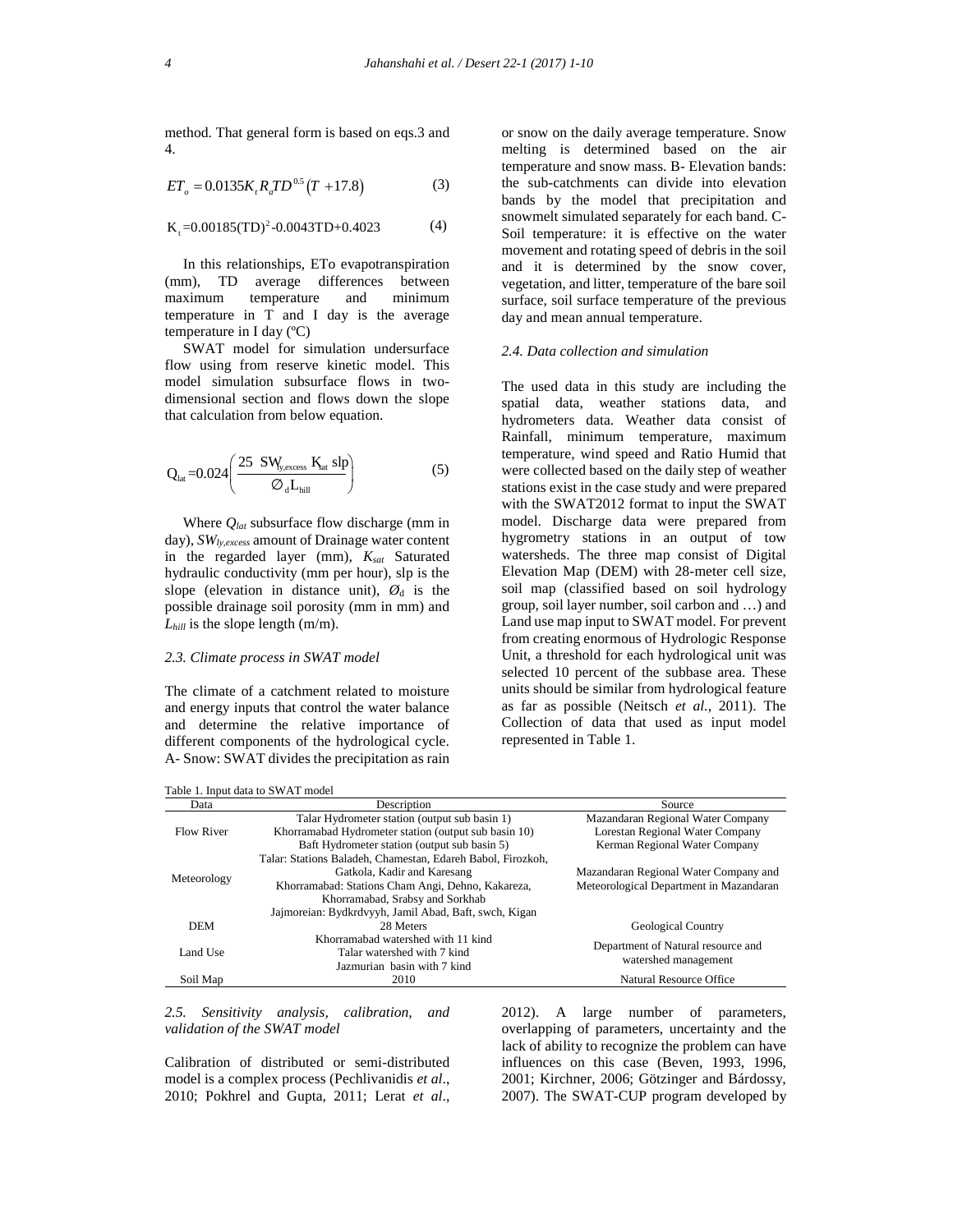(Abbaspoor *et al.,* 2007) used to analyze the sensitivity of parameters, calibration, and confidence. Information that is more detailed and the process to create SWAT-CUP program are available in the study of Abbaspoor 2012. Integrated algorithms consecutive uncertainty (SUFI2) was selected for simulation, which is a semi-automatic reverse modeling in SWAT-CUP program (Akhavan *et al*., 2010) because it has the potential to change and analyze many parameters with the lowest number of model repetitions (Yang *et al*., 2008). Global sensitivity analysis used in the SUFI2 program applied for sensitivity analysis. A SUFI2 algorithm in SWAT-CUP program tries to reduce the uncertainty of the model in successive steps in order to establish the two following conditions :

Most observational data is located at 95 PPU level (p-factor 1).

The average distance between the upper and lower limit, in the range of 95% uncertainty divided by standard deviation of the measured data is as small as possible  $(R-factor \t 0)$ .

#### *2.6. Evaluation of model efficiency*

To evaluate the model efficiency and to limit answers to only one answer, sometimes it needed to use several statistical criteria (Santhi *et al.*, 2001; Gassman *et al.*, 2007). In this research for assessment, the SWAT model performance used of NS,  $R^2$ ,  $br^2$ , R factor, and p-factor (Table 2). R <sup>2</sup> Coefficient is (Determination Coefficient) indicated a correlation between observation and simulation variable that its ranges is between 0- 1. The NS coefficient shows a relative differs between observation and simulation value and the value of this factor is between - -1 (Moriasi *et al*., 2007). In addition, P-factor is a percentage of observational data covered equal to estimating band of 95% uncertainty (95PPU) and R-factor is the percentage of observational data covered equal to estimating band of 95%. Since by increasing in P-factor, R-factor would also increase, then calculations continue until the equilibrium established between these two factors and this occurs when the majority of the observational data placed in estimating band of 95PPU.

| Table 2. The coefficient for assessment the SWAT model performance |  |
|--------------------------------------------------------------------|--|
|--------------------------------------------------------------------|--|

| coefficient                | equation                                                                                                                                                                                                                                                                                                                                                                                                                                                                        | Range    | Without Error |
|----------------------------|---------------------------------------------------------------------------------------------------------------------------------------------------------------------------------------------------------------------------------------------------------------------------------------------------------------------------------------------------------------------------------------------------------------------------------------------------------------------------------|----------|---------------|
| Determine coefficient      | $\cdot\frac{\left[\sum_{\vec{i}}\frac{1}{\sqrt{Q_{\vec{i}}^{\prime\prime}m}}\frac{e^{-}}{(Q_{\vec{i}}^{\prime\prime}m}\frac{1}{\sqrt{Q_{\vec{i}}^{\prime\prime}m}})\left(Q_{\vec{i}}^{-}\frac{1}{Q_{\vec{i}}^{\prime\prime}m}\right)\right]^2}{\sum_{\vec{i}=1}^n\overline{\left(\frac{1}{Q_{\vec{i}}^{\prime}}\frac{1}{2}m}-\frac{1}{\overline{Q}_{\vec{i}}^{\prime\prime}m}\right)^2}\sum_{\vec{i}=1}^n\overline{\left(Q_{\vec{i}}^{\prime\prime}b s-\frac{1}{Q_{\vec{i}}^{\$ | [0, 1]   | $R^2=1$       |
| Nash-Sutcliffe coefficient | NS=1- $\frac{\sum_{i=-}^{n} Q_i^{obs.}}{\sum_{i=1}^{n} (Q_i^{obs.} \overline{Q}^{obs.})}$                                                                                                                                                                                                                                                                                                                                                                                       | $[-, 1]$ | $NS=1$        |
| Regression coefficient     | $\text{br}_{z} = \frac{1}{ b } \sum_{i=1}^{n} \sum_{\substack{i=1 \\ k}}^n \frac{1}{i} \sum_{\substack{i=1 \\ i \neq j}}^n \frac{1}{i} \leq 1$                                                                                                                                                                                                                                                                                                                                  | [0, 1]   | $br^2=1$      |

*n*= observation number,  $Q_i^{obs}$  observation value,  $\overline{Q_i^{s}}$  imulation value,  $\overline{Q_i^{obs}}$  average of observation value,  $\overline{Q_i^{sim}}$  average of simulation value and b is the regression line slop

### **3. Results and Discussion**

The first step in the production of SWAT project for an area is to specify the catchment. The results of this phase were 8 sub- catchments for Jazmurian catchment, 33 sub- catchments for Khorramabad catchment and 23 sub- catchments for Talar catchment. Then, Hydrological Response Unit (HRU) was determined based on the input maps. As each HRU had a land use, a soil type and a common slope (Neitsch, 2005, Yang *et al*., 2008). After overlapping these layers, 96, 223, and 265 hydrological response

units were create in Jazmurian, Khorramabad, and Talar catchments, respectively.

## *3.1. Annual average of area hydrologic*

After running, the model on the watershed, average runoff, soil water, and evapotranspiration obtained in study areas (Table 3). It is noteworthy that with an increase in the number of observation stations in the catchment areas the model performance in a simulation of these parameters be increased (Tampi *et al*., 2010; Rathhen and Oplet 2012; Solaymani and Gosain, 2014).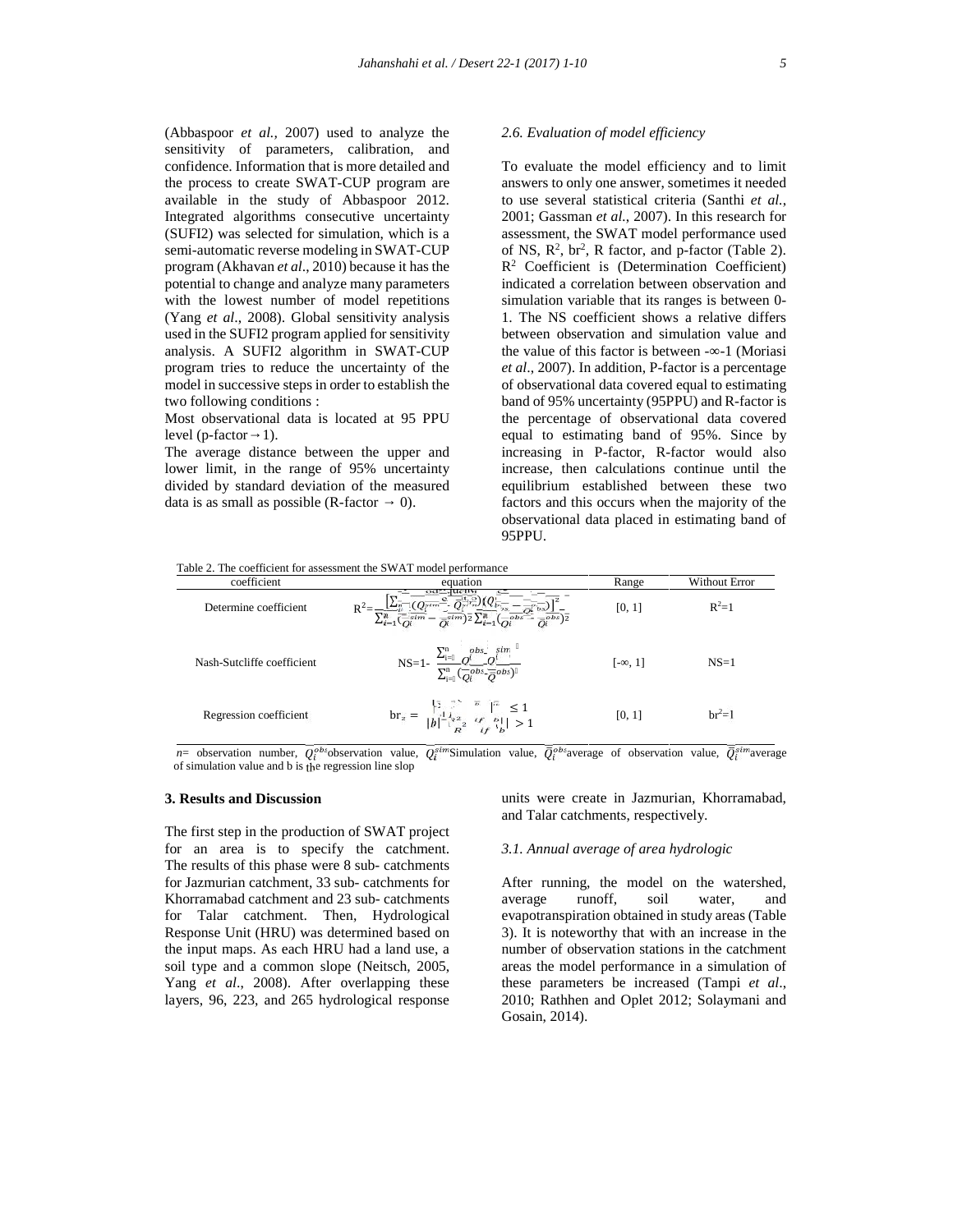| Talar               | Khorramabad           | Jazmurian | Parameters |  |  |  |  |  |
|---------------------|-----------------------|-----------|------------|--|--|--|--|--|
| Value in millimeter |                       |           |            |  |  |  |  |  |
| 617.7               | Precipitation         | 160       | 459.5      |  |  |  |  |  |
| 27                  | Snow Fall             | 47.31     | 14.56      |  |  |  |  |  |
| 21.86               | Snow Melt             | 30.95     | 14.56      |  |  |  |  |  |
| 6.77                | Sublimation           | 0.52      | $\Omega$   |  |  |  |  |  |
| 235.91              | <b>Surface Runoff</b> | 14.76     | 63.54      |  |  |  |  |  |
| 25.98               | <b>Aquafer Flow</b>   | 6.95      | 187.86     |  |  |  |  |  |
| 344.4               | Total water Yield     | 19.63     | 228.07     |  |  |  |  |  |
| 249.8               | Evapotranspiration    | 226.9     | 135.3      |  |  |  |  |  |

Table 3. Annual average of hydrological parameters in case studies

#### *3.2. Flow discharge at the outlet of the catchment*

The result of relative Sensitivity analysis during the model calibration using algorithms SUFI2 showed that seven parameters had high sensitivity. These parameters selected for the calibration of the model (Table 4). Changes in these parameters during the replication of process had higher effects in the simulation of Flow discharge at the outlet of the catchment (Zuo *et al.*, 2014). After model calibration using

sensitive parameters, minimum and maximum range for each parameter identified (Table 5). Sensitivity analysis of these parameters showed that the curve number (CN) had the highest sensitivity in both catchments and suggested that the range of these catchments was heavily influenced by changes in curve number and penetration rate, which correspond with previous studies in this area (Arnold *et al*., 2012; Khoi and Suetsugi., 2014).

Table 4. The sensitivity analysis results in case studies

| Khorramabad                                     | Jazmurian | <b>Comments</b> | Parameters |
|-------------------------------------------------|-----------|-----------------|------------|
| Initial SCS runoff curve number                 |           |                 |            |
| Base flow alpha factor for bank storage (day)   |           |                 |            |
| Saturated hydraulic conductivity (mm/hr)        |           |                 |            |
| Deep aquifer percolation fraction               |           |                 |            |
| Moist bulk density of soil layer $(Mg/m3)$      |           |                 |            |
| Snowfall temperature (°C)                       |           |                 |            |
| Effective hydraulic conductivity (mm/hr)        |           |                 |            |
| Maximum melt rate for snow (mm $\degree$ C/day) |           |                 |            |
| Surface runoff lag time (days)                  |           |                 |            |
| Temperature laps rate (°C/km)                   |           |                 |            |
| Groundwater delay (days)                        |           |                 |            |
| Moist soil albedo                               |           |                 |            |
|                                                 |           |                 |            |

v- Means replacing exist value with obtained value and r- means multiply exist value with (+1) obtained value

Table 5. Fitted Value, Minimum value and Maximum value in Calibration SWAT model

| Jazmurian                                                                                                                  |                      | Talar     |                      | Khorramabad |                      |           |
|----------------------------------------------------------------------------------------------------------------------------|----------------------|-----------|----------------------|-------------|----------------------|-----------|
| Fit value                                                                                                                  | <b>Initial Range</b> | Fit value | <b>Initial Range</b> | Fit value   | <b>Initial Range</b> | Parameter |
|                                                                                                                            | $(-0.016, 0.016)$    | 0.335     | $(-0.08, 0.019)$     | 0.76        | $(-0.08, 0.8)$       | $-0.76$   |
| 2                                                                                                                          | $(-0.495, 0.49)$     | 0.094     | $(-0.42, 0.0112)$    | 0.351       | $(-5, 5)$            | 4.56      |
| 3                                                                                                                          | (0.495, 0.49)        | 0.056     | $(-0.065, 0.041)$    | 0.015       | (0, 50)              | 39.36     |
| 4                                                                                                                          | $(-0.013, 0.013)$    | 0.939     | $(-0.016, 0.26)$     | 0.033       | (0, 150)             | 29.8      |
| 5                                                                                                                          | $(-0.005, 0.049)$    | 4.581     | (-0.089, 14.894)     | 13.23       | (0, 1)               | 0.5       |
| 6                                                                                                                          | $(-0.078, 0.07)$     | 76.786    | $(-0.06, 0.1605)$    | 0.121       | (0, 500)             | 15        |
|                                                                                                                            | $(-0.0088, 0.088)$   | 0.717     | $(-0.136, 1.61)$     | 1.147       | $(-5, 5)$            | 0.44      |
| ar Mason onofición e ceitr culto ceitr strutos d'estre su documento del finte ceitr culto ceitr. A t-t-A strutos d'estre c |                      |           |                      |             |                      |           |

v- Means replacing exist value with obtained value and r- means multiply exist value with (+1) obtained value

The simulated discharge in catchments for the simulation period of 2004 - 2008 at Khorramabad hydrometric station and for the period of 2003 – 2007 at Talar hydrometric station with the measured discharge shown in Figure 2 and 3. According to the proposal of (Binaman and Shoemaker 2005), the simulation of the model is

satisfactory when the  $R^2$  value is higher than 60% and NS is more than 0.5. The statistical coefficients obtained for the study catchments (Table 6) and comparison of charts indicated a very well conformity between simulated flow discharge and observations in both areas.

Table 6. Assessment of SWAT model performance in calibration period

|          | 1907. I 1908. I 1909. I 1918. I 1920. I 1930. I 1940. I 1940. I 1940. I 1940. I 1940. I 1940. I 1940. I 1940. |                 |      |                |          |             |
|----------|---------------------------------------------------------------------------------------------------------------|-----------------|------|----------------|----------|-------------|
| p-factor | r-factor                                                                                                      | bR <sup>2</sup> | NS   | D <sub>2</sub> | Period   | watershed   |
| 0.43     | 2.45                                                                                                          | 0.20            | 0.54 | 0.56           | 60 month | Jazmurian   |
| 0.98     | 3.35                                                                                                          | ).32            | 0.72 | 0.68           | 60 month | Khorramabad |
| 0.63     | 5.62                                                                                                          | 121             | 0.66 | 0.64           | 60 month | Talar       |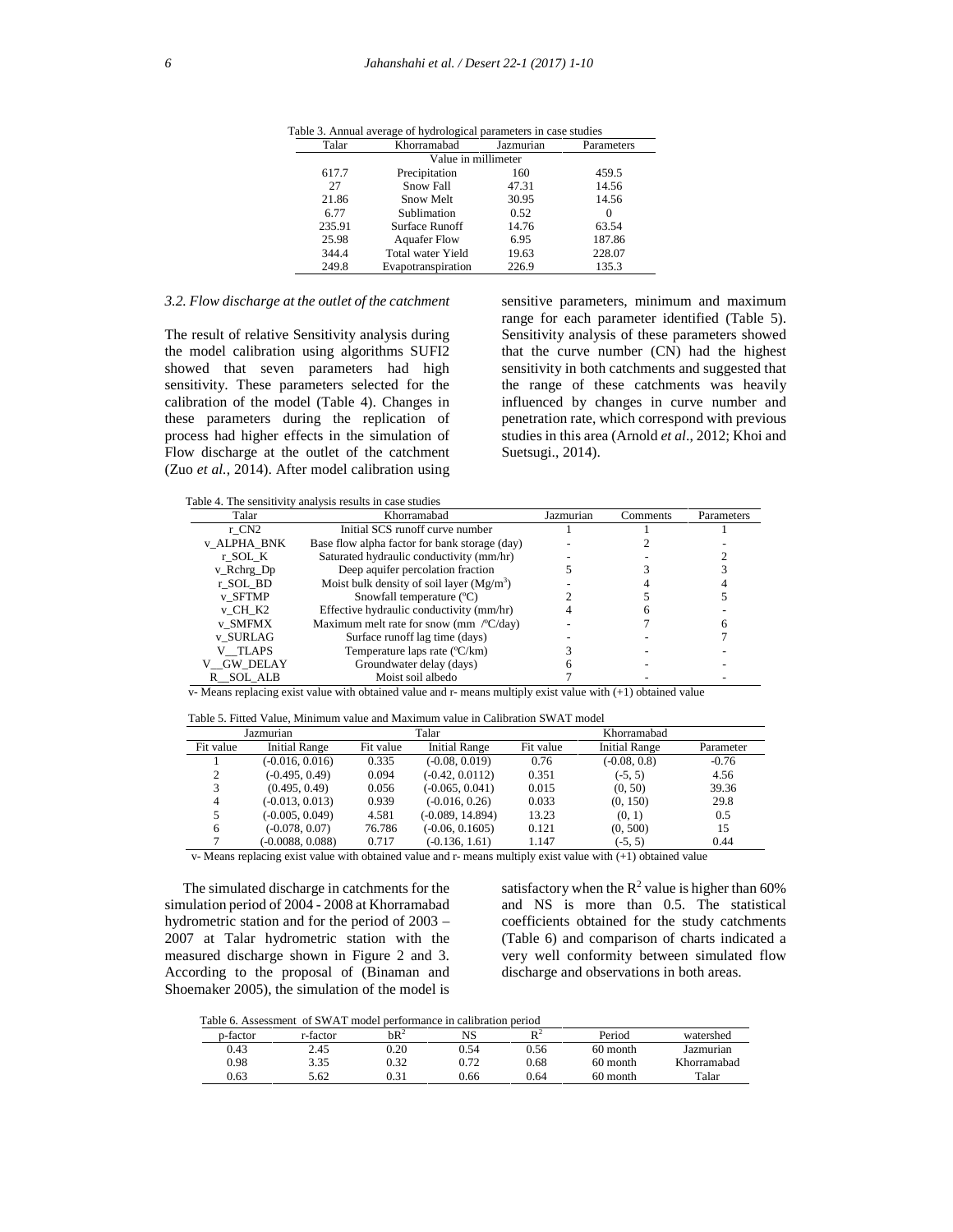

Fig. 2. Observation and simulated discharge and correlation between observation and simulated discharge using SWAT model in calibration period A) Jazmurian B) Khorramabad C) Talar

Validation of the results is necessary to increase user's confidence in the capability of model simulation. Therefore, the model validated by observational runoff data at Khorramabad hydrometric station for the period of 2009 - 2010 and at Shirgah hydrometric station for the period of 2008-2009 in Talar catchment. The results of this validation presented in Figure 3. Whatever presented in the previous section about the acceptable performance of model to simulate the timing and

discharge amount is true for validation period. As in the model validation period in Khorramabad catchment, the average observational and simulated discharges were  $5.862$  and  $4.816$  m<sup>3</sup>/s, respectively; and in Talar catchment, the average observational and simulated discharges were  $4.712$  and  $3.919$  m<sup>3</sup>/s, respectively. Statistical coefficient values of model validation at validation phase for the catchments shown in Table 7.

Table 7. SWAT model performance Assessment in validation period

| -------- |          |      | ------ |                |          |             |
|----------|----------|------|--------|----------------|----------|-------------|
| p-factor | r-factor | bR,  | NS     | D <sup>2</sup> | Period   | Study area  |
| 0.54     | 12.63    | ).18 | 0.48   | 0.52           | 24 month | Jazmurian   |
|          | 1.26     | 0.44 | 0.63   | 0.66           | 24 month | Khorramabad |
| 0.46     | 9.07     | J.17 | 0.51   | 0.63           | 24 month | Talar       |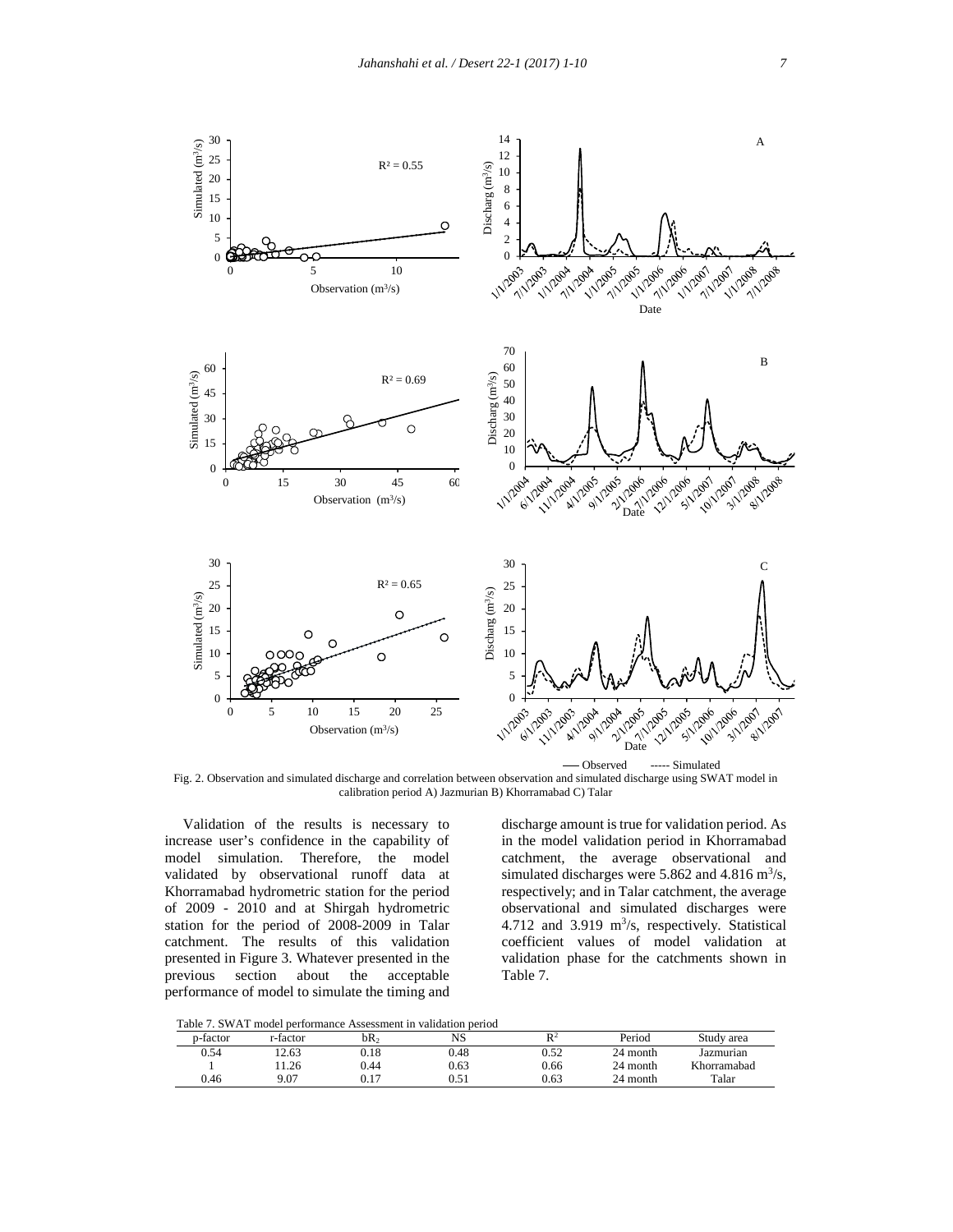

Fig. 3. Observation and simulated discharge and correlation between observation and simulated discharge using SWAT model in validation period A) Jazmurian B) Khorramabad C) Talar

The results of the model calibration and validation at the studied stations indicated that SWAT model had an appropriate accuracy for runoff simulation in the study period, which is in accordance with some researchers (Setegn *et al*., 2010; Hwa *et al*., 2012) about the efficiency of the SUFI2 program with target function of NS. The average observational and simulated discharges during the calibration at Khorramabad hydrometric station were 11.625 and  $11.423 \text{ m}^3\text{/s}$ , respectively; and at Talar hydrometric station were 5.78 and 5.462  $\text{m}^3\text{/s}$ , respectively. The difference between simulated and observational average discharges was under simulated by  $0.202 \text{ m}^3\text{/s}$  in Khorramabad ti

catchment and  $0.318 \text{ m}^3/\text{s}$  in Talar catchment, which represents the acceptable accuracy of the model in simulating average discharge in semi arid and semi-humid catchments in Iran (Azari *et al*., 2013; Vaghefi *et al*., 2014). The difference of average simulated discharge in study catchments related to the impact of precipitation storage as snow as well as the effect of groundwater flow and evapotranspiration. Soil water percolation was 173.61 and 26.05 mm per year in Khorramabad and Talar catchments, respectively, which the soil percolation was better in Khorramabad regarding the average discharge of both catchments that would increase the groundwater flow. In addition, the actual and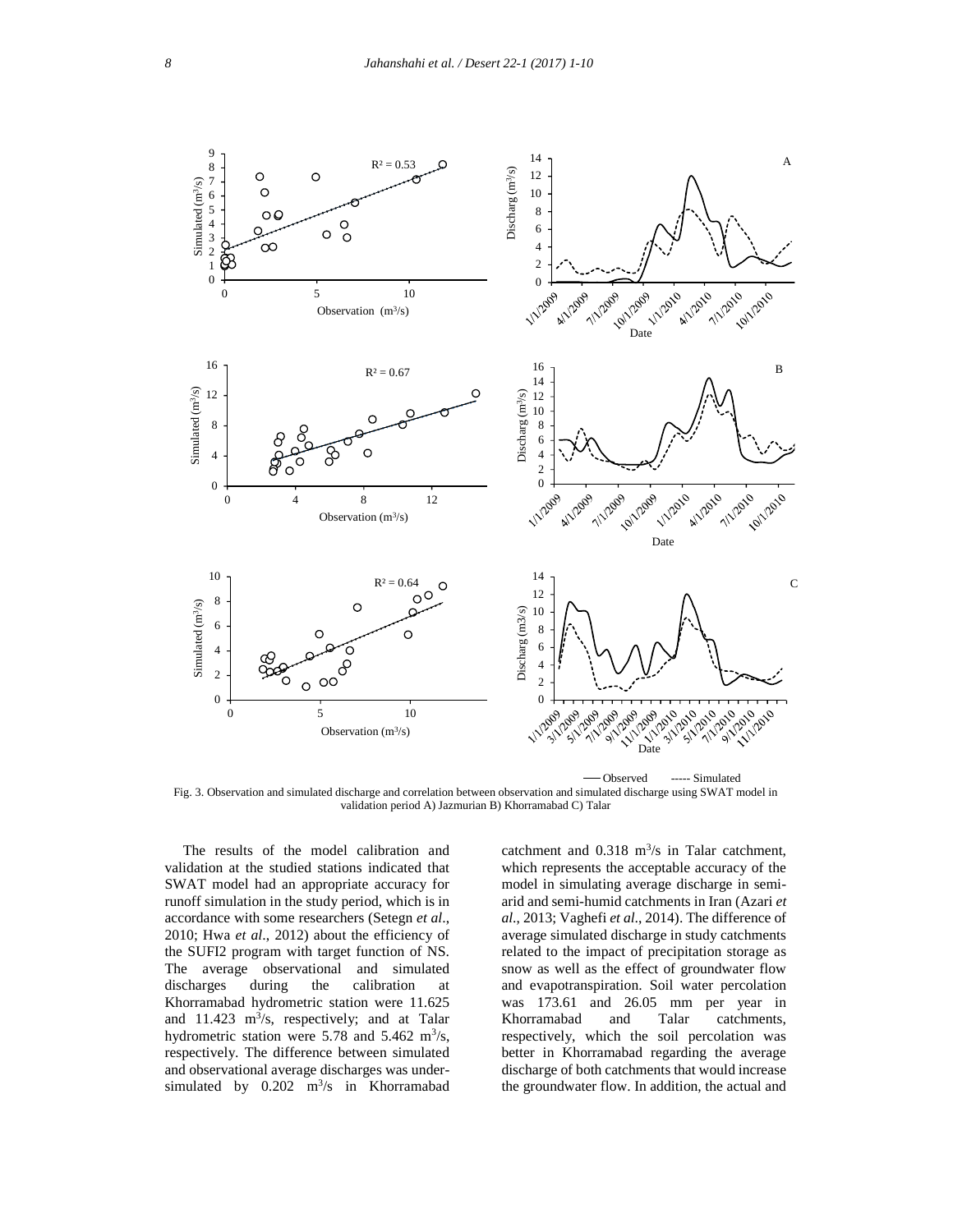potential evapotranspiration were simulated 135.3 and 950.8 mm in Khorramabad catchment, respectively; and 249.8 and 969.3 mm in Talar catchment, respectively; certainly, higher evaporation in Talar catchment would reduce the flow discharge rate.

The highest observational discharge in March 2005, February 2006, and April 2007 was 48.51, 64.14, and 40.96  $\text{m}^3\text{/s}$ , respectively at Khorramabad hydrometric station. SWAT model simulated the flow 23.95, 39.47 and  $27.72 \text{ m}^3\text{/s}$ , respectively for these months. In addition, the flow in April 2004, March 2005, and April 2007 was 12.13, 18.33, and  $25.95 \text{ m}^3/\text{s}$ , respectively at Talar hydrometric station. The simulated flow was 12.23, 9.27, and 13.57  $\text{m}^3$ /s, respectively in p Talar catchment. The model simulated the time of flow earlier for observational data in Talar catchment, so the occurred flow in March 2005 simulated in January 2005 and occurred flow in April 2007 simulated in March 2007. This not been observed in Khorramabad catchment. In general, except the two mentioned months it can be said that the model accuracy was high in simulating occurrence time and amount of flow (Wang *et al*., 2012; Panhalker, 2014) Talar catchment has high elevations up to 3890 m, which could cause the occurrence of precipitation as snow and its accumulation in solid form at high altitudes. The average annual snowfall and snowmelt were simulated 14.56 mm in Khorramabad catchment; however, 21.86 mm snow melted from 27 mm average annual snowfall and 5.14 mm considered as storage in Talar catchment that melted by increasing in temperature and increased the discharge in the catchment. Despite the SWAT model determined the parameters of SMTP (base temperature of melting snow) and SMFMX (snowmelt factor in June) as sensitive parameters for Talar catchment, it did not simulate snow melting process very well (Abbaspor *et al*., 2007; Wang *et al*., 2012).

# **4. Conclusion**

In the current study, the distributed model of SWAT in ArcGIS, as well as uncertainty analysis algorithms of SUFI2 in SWAT-CUP program successfully used to simulate runoff and water resources components in semi-arid and semi humid catchments. The main purpose of this study was to evaluate the efficiency of a semi distributed model of SWAT in simulating runoff in study catchments.  $\mathbb{R}^2$  coefficient values in the calibration period (2004 - 2008) were 0.68 and 0.63 for Khorramabad and Talar hydrometric stations, respectively; and NS coefficient values

were 0.72 and 0.66 for these stations, respectively. Comparison of obtained statistical coefficients showed that the model accuracy in simulating flow discharge for Khorramabad catchment was higher than Talar catchment. Overall, the results indicated the acceptable ability of SWAT model in simulating river flow discharge in both semi-arid and semi-humid areas in Iran. In addition to representing hydrological processes in study catchments, the results also examined the impact of catchment characteristics on the simulation process. Using this model or other computer models considered as possible solutions in order to improve water resource management and environmental protection because of lower costs of field operations and especially reducing the time needed to analyze problems.

#### **References**

- Abbaspour, K.C., 2012. SWAT-CUP SWAT calibration and uncertainty programs - a user manual. Eawag: Swiss Federal Institute Science and Technology.
- Abbaspour, K.C., M,Vejdani, S, Haghighat, 2007. SWAT-CUP calibration and uncertainty programs for SWAT. Modsim 2007 International Congress on Modelling and Simulation: Land, Water and Environmental Management: Integrated Systems for Sustainability, Christchurch, New Zealand.
- Akhavan, S., F. Mousavi, J. Abedi, K. Abbaspour, B.Yaghobi, 2010. Application of SWAT model to estimating of water resources in Hamadan-Bahar Watershed, Iran. 1th National Conference of Water Resources Usage Researches, Iran.
- Arnold, J.G., D.N. Moriasi, P.W. Gassman, K.C. Abbaspour, M.J. White, 2012. SWAT: model use, calibration, and validation. J. Transactions of the ASABE, 55; 1491-1508.
- Azari, M., H.R. Moradi, B. Saghafian, M.Faramarzi, 2013. Assessment of Hydrological Effects of Climate Change in Gourganroud River Basin. J. Water and Soil, 27; 537-547.
- Beyranvand, Z., 2014, Simulation Runoff using SWAT model in Khorramabad watershed. M.Sc. These, University of Zabol.
- Babaei-Fini, A., M. Farajzadeh, 2002. Temporal and spatial variations in precipitation patterns. J. Modares Humanities, 6; 51-69.
- Bastani-Allahabadi, A., A. Telori, M. Joseini, 2012. Assessment model for estimating runoff catchment SWAT2009 of Kordan, National Conference of inter basin transfers, ShahreKord.
- Beven, K., 2001. How far can we go in distributed hydrological modelling. J. Hydrol. Earth Syst. Sci., 5; 1–12.
- Binaman J., C.A. Shoemaker, 2005. an analysis of highflow sediment event data for evaluating model performance. J. Hydrological Processes, 19; 605-620.
- Ficklin, D. L., I. T. Stewart, E. P. Maurer, 2013. Effects of projected climate change on the hydrology in the Mono Lake Basin. J. California Climatic Change, 116; 111-131.
- Gassman, P.W., M. Reyes, C.H. Green, J.G. Arnold, 2007. The soil and water assessment tool: historical